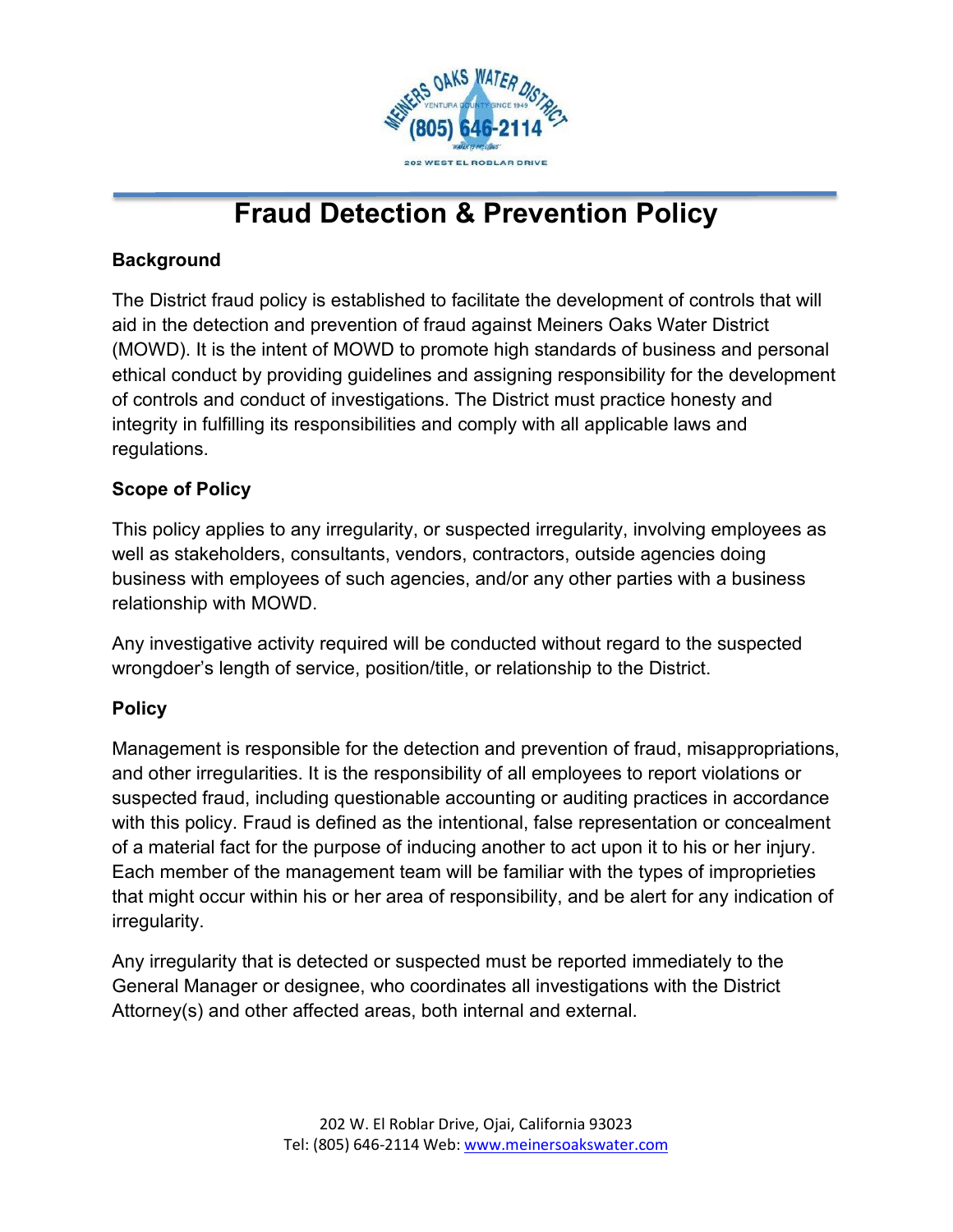

#### **Actions Constituting Fraud**

The term defalcation, misappropriation, and other fiscal irregularities refer to, but are not limited to:

- Any dishonest or fraudulent act
- Misappropriation of funds, securities, supplies, or other assets
- Misrepresentation or falsification of financial statement(s), including forgery or alteration of documents
- Impropriety in the handling or reporting of money or financial transactions
- Profiteering as a result of insider knowledge of company activities
- Disclosing confidential and proprietary information to outside parties
- Disclosing to other persons securities activities engaged in or contemplated by the company
- Accepting or seeking anything of material value from contractors, vendors, or persons providing services/materials to the District.
- Destruction, removal, or inappropriate use of records, furniture, fixtures, and equipment; and/or
- Any similar or related irregularity.

#### **Other Irregularities**

*Irregularities* concerning an employee's moral, ethical, or behavioral conduct should be resolved by departmental management and the Board of Directors.

If there is any question as to whether an action constitutes fraud, contact the General Manager for guidance.

#### **Investigation Responsibilities**

Management, in conjunction with legal counsel, has the primary responsibility for the investigation of all suspected fraudulent acts as defined in the policy. If the investigation substantiates that fraudulent activities have occurred, the management team will issue reports to appropriate designated personnel, and if appropriate, to the Board of Directors.

Decisions to prosecute or refer the examination of results to the appropriate law enforcement and/or regulatory agencies for independent investigation will be made by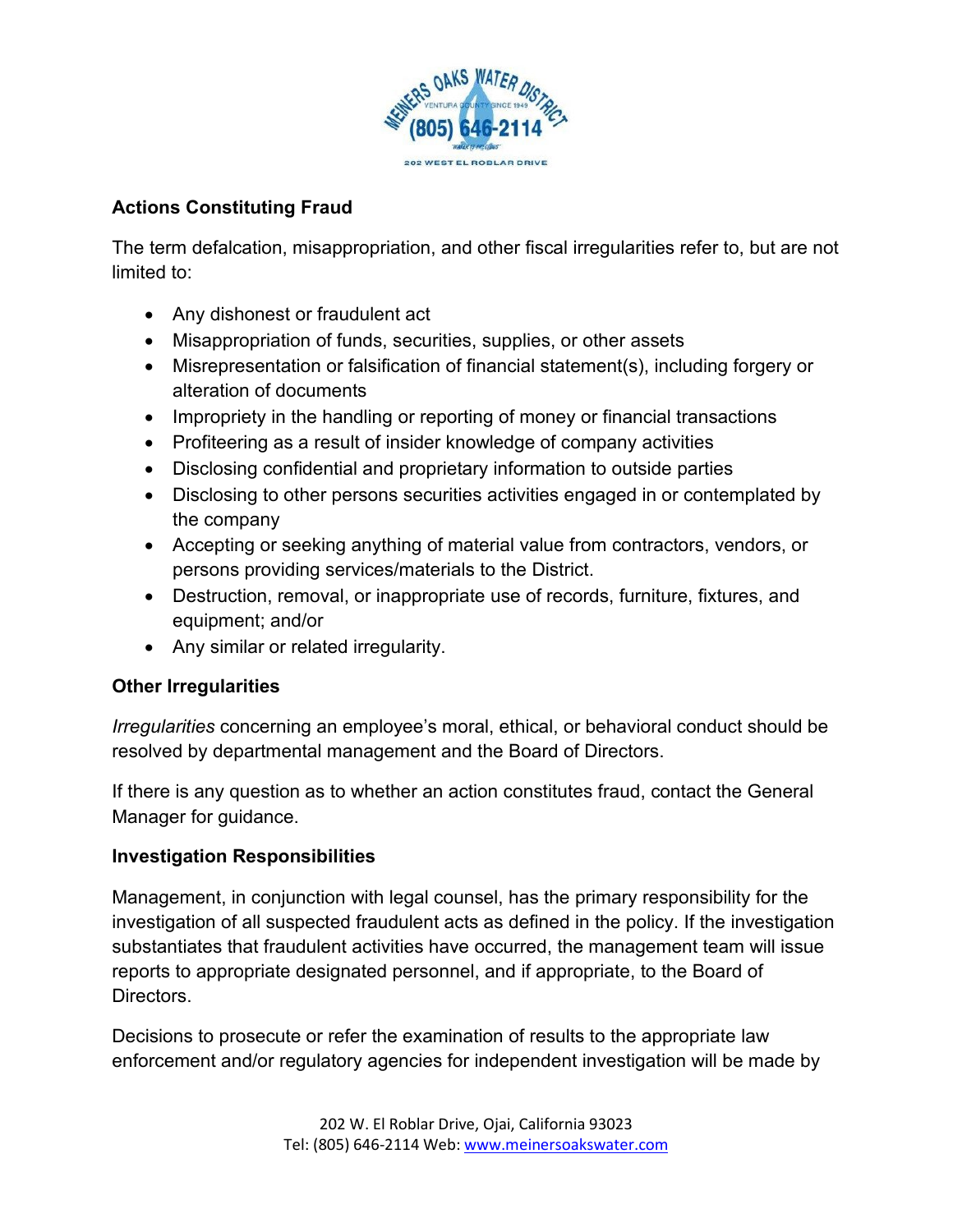

the Board of Directors in conjunction with legal counsel and senior management, as will final decisions on disposition of the case.

#### **Confidentiality**

Management treats all information received confidentially. Any employee who suspects dishonest or fraudulent activity will notify the General Manager or designee immediately, and *should not attempt to personally conduct investigations or interviews/interrogations* related to any suspected fraudulent act (see Reporting Procedure section below).

Investigation results *will not be disclosed or discussed* with anyone other than those who have legitimate need to know. This is important in order to avoid damaging the reputations of persons suspected but subsequently found innocent of wrongful conduct and to protect the District from potential civil liability.

## **Authorization for Investigating Suspected Fraud**

Members of the investigative team will include and have:

- The Board of Directors will assign the investigative team members to include at a minimum the Board President/Vice President, District Attorney(s), General Manager/Assistant General Manager.
- Free and unrestricted access to all District records and premises, whether owned or rented; and
- The authority to examine, copy, and/or remove all or any portion of the contents of files, desks, cabinets, and other storage facilities on the premises without prior knowledge or consent of any individual who might use or have custody of any such items or facilities when it is within the scope of their investigation.

## **Reporting Procedures**

Great care must be taken in the investigation of suspected improprieties or irregularities so as to avoid mistaken accusations or alerting suspected individuals that an investigation is under way.

An employee who discovers or suspects fraudulent activity will *contact management immediately.* The employee or other complainant may remain anonymous. No employee who in good faith reports a violation shall suffer harassment, retaliation or adverse employment consequence. An employee who retaliates against someone who has reported a violation in good faith is subject to discipline up to and including